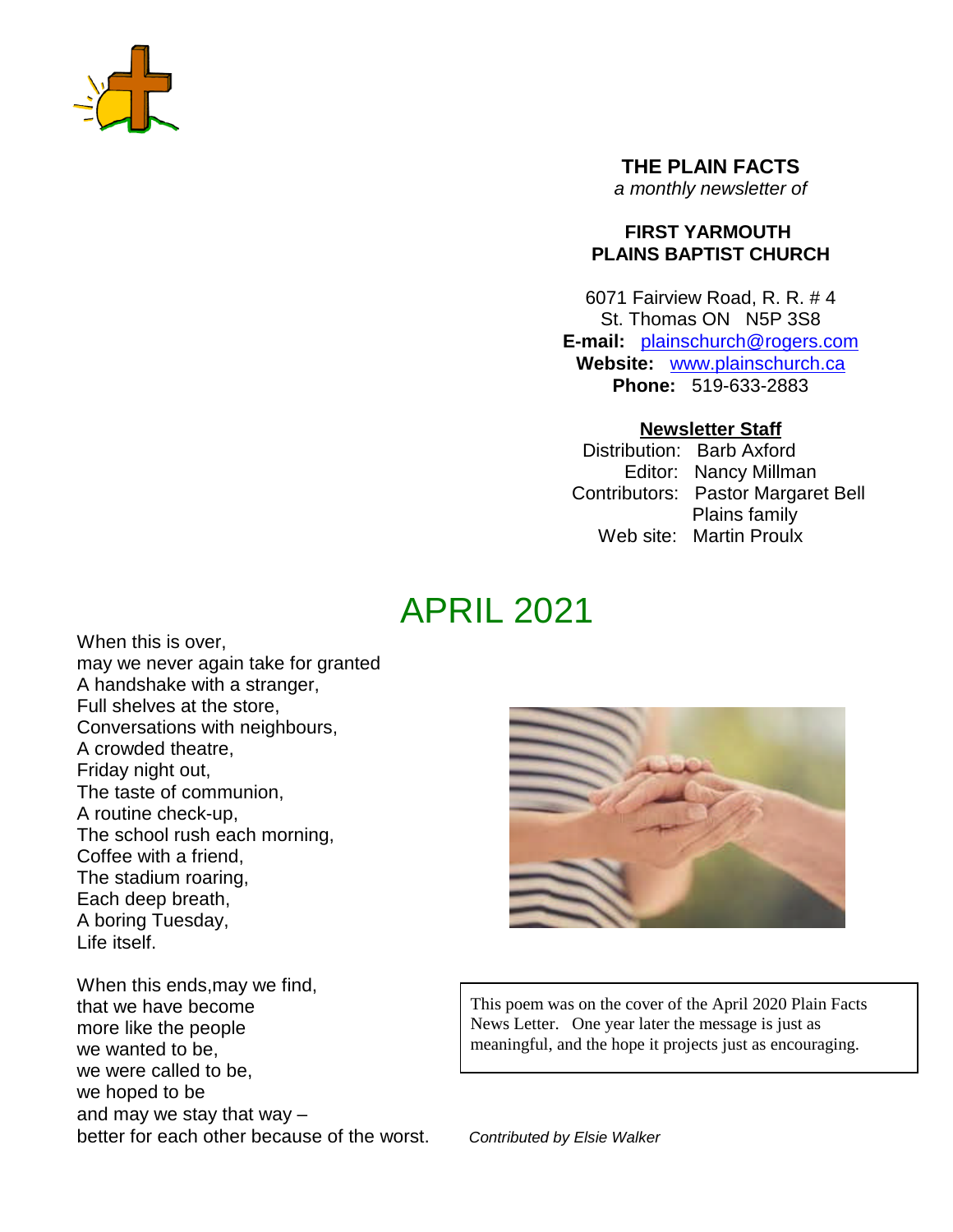

#### **PRAYER CONCERNS**

*To protect the privacy concerns of our families, friends, neighbours and church family, it is requested that before names are submitted to the Pastor for prayer, or are put on the Plain Facts prayer list, permission be sought and granted from the individuals to be named, or from family members who have been given express permission to speak on their behalf.*

Cathy Tredenick Marilyn Cartwright Rae Axford Jenny and family Milton Springer **Marlene Smith** Gerry Coull **Genetic Lasses & Michelle Carnegie** Larry Mizon Carl & Leena Sibley George Eastbury Larry Seabrook Ashley & family **Sally Paul** Marilyn Smith Ken Greenslade and the family of his sister Shirley Rolls

**April 04-Easter Sunday April 11-Easter 2 April 18-Easter 3** Mark 16: 1-8 **Psalm 133** Psalm 4 1 Corinthians 15: 1-11 John 20: 19-31 Luke 24: 36b-48

**April 25-Easter 4 May 2-Easter 5** Psalm 23 Psalm 22: 25-31 John 10: 11-18 John 15: 1-8

**Sunday Scripture Readings**



#### **In Sympathy**

The Plains family extend our sympathy to Ken Greenslade on the passing of his sister Shirley Rolls who died in Edmonton on March 6. She was 89 and only sister to Ken, Alan and Lawrence. She has suffered from ailing health for a long time and we are grateful that she is at peace.

# **QUILT FOR SALE:**

This quilt was created, assembled and sewn by Elsie Walker. It was hand quilted by Plains Knotty Quilters: Edith Norton, Sharon Axford, Marion Maynard, Madge Barrett, Lillian Hartford, Rona Wilson, Carolyn Plaunt, Nancy Millman, Beth Phoenix.

Elsie has donated it to the Knotty Quilters (Plains Ladies Aid).

Size: 82" x 92" (Queen Size) Price: \$800.00

If interest please contact Nancy Millman or Elsie Walker.

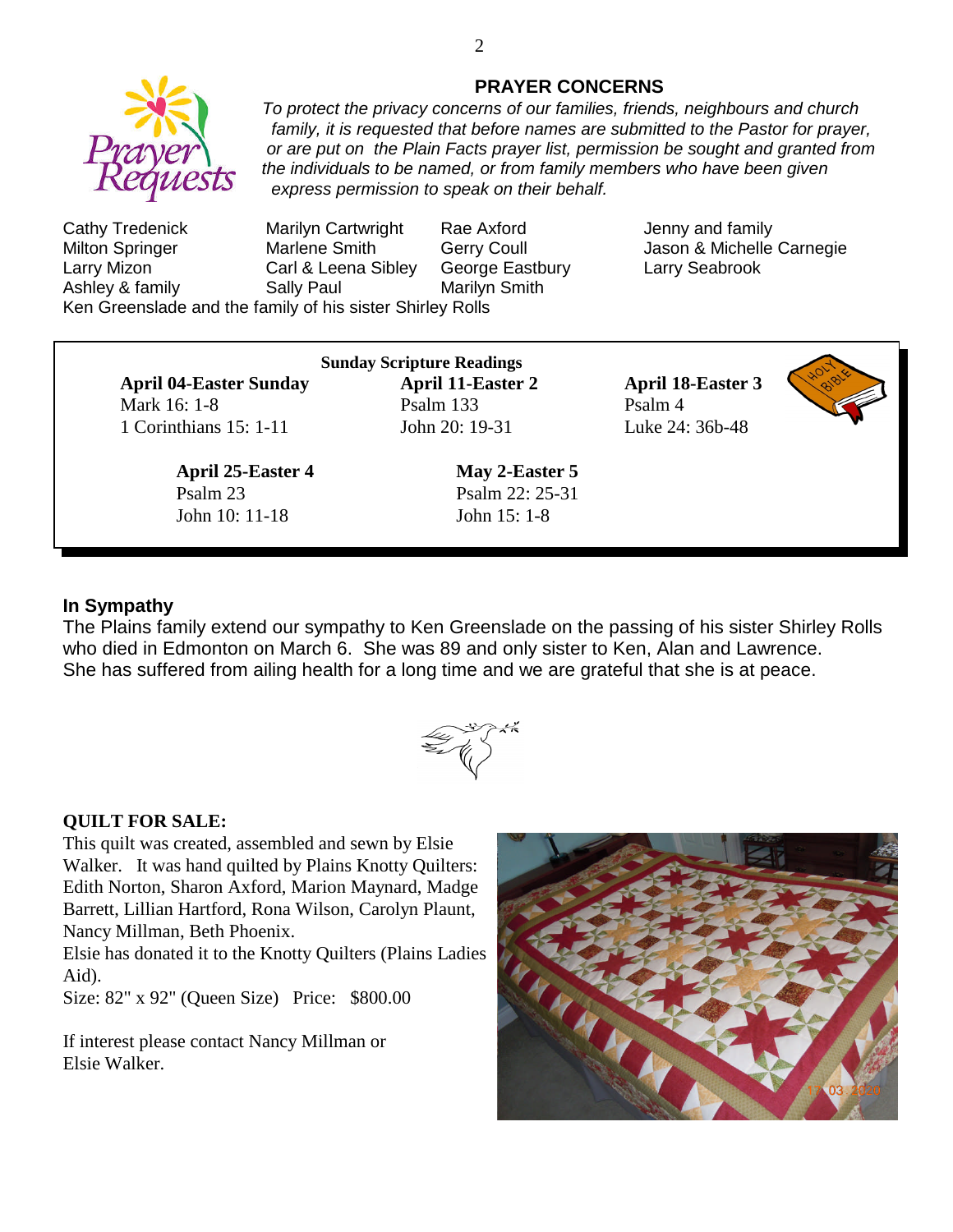### **EVENTS FOR APRIL April 02 GOOD FRIDAY**

**April 04 EASTER SUNDAY Communion Sunday 7:00 A.M. EASTER SUNRISE SERVICE** will be held around Dayna's Oak Tree. Please feel free to bring your own coffees and breakfast snack if you would like to linger to chat outside with folks afterward or from the warmth of your vehicles. The church will not be open to the public. Bring your face coverings, Join us at the Oak Tree to celebrate the rising of our Saviour, Jesus!

The (regular time) Easter Worship service will be recorded on YouTube as we've been doing.

The 2021 Special Easter Offering will be divided evenly between the Plains General Fund and CBOQ Missions unless otherwise designated by the

giver. We are so grateful for your generous support and faithful stewardship of this ministry we do apart but together in the name of Jesus Christ.

#### **April 22 Thur EARTH DAY**



#### **ELGIN ST. THOMAS ELGIN FOOD BANK**

(Caring Cupboard) **NEW LOCATION**: 24 John Street (upstairs at the Royal Canadian Legion) P.O. Box 20025, St. Thomas, ON N5P 4H4 Phone: 519-633-5308

e-transfer: stthomaselginfoodbank@gmail.com

Manager: Karen M. McDade Hours: Mondays and Thursdays 9:30 a.m. – 3 p.m. Tuesdays noon – 3:30 p.m.

#### **APRIL BIRTHDAYS ANNIVERSARIES**

- $7<sup>TH</sup>$
- $7<sup>th</sup>$
- $8<sup>th</sup>$
- $9<sup>th</sup>$
- 11<sup>th</sup> Mary Smoke(92) 26<sup>th</sup> Evan Jackson
- 13<sup>th</sup> Madge Barrett 26<sup>th</sup> Troy Dale
- 
- 
- 18<sup>th</sup> Diane O'Brien
- Brenton Axford 19<sup>th</sup> Lillian Hartford
	- -
- Tiffany Graham  $21<sup>st</sup>$  Sally Paul (92)
	-
	-
- $13<sup>th</sup>$  Malcolm Rust  $28<sup>th</sup>$  Pauline Duffy
- $18<sup>th</sup>$  Jack Cummings  $30<sup>th</sup>$  Michael Johnson

Ryan Ruddock  $20<sup>th</sup>$  Donna Limon  $14<sup>th</sup>$  Margaret Bell, Ordained in 1991 Brian Plaunt 21<sup>st</sup> Cassidy Proctor 23<sup>rd</sup> Malcolm & Donna Rust



Easter egg hunts are proof your children can find things when they really want to.

To plant a garden is to believe in tomorrow.

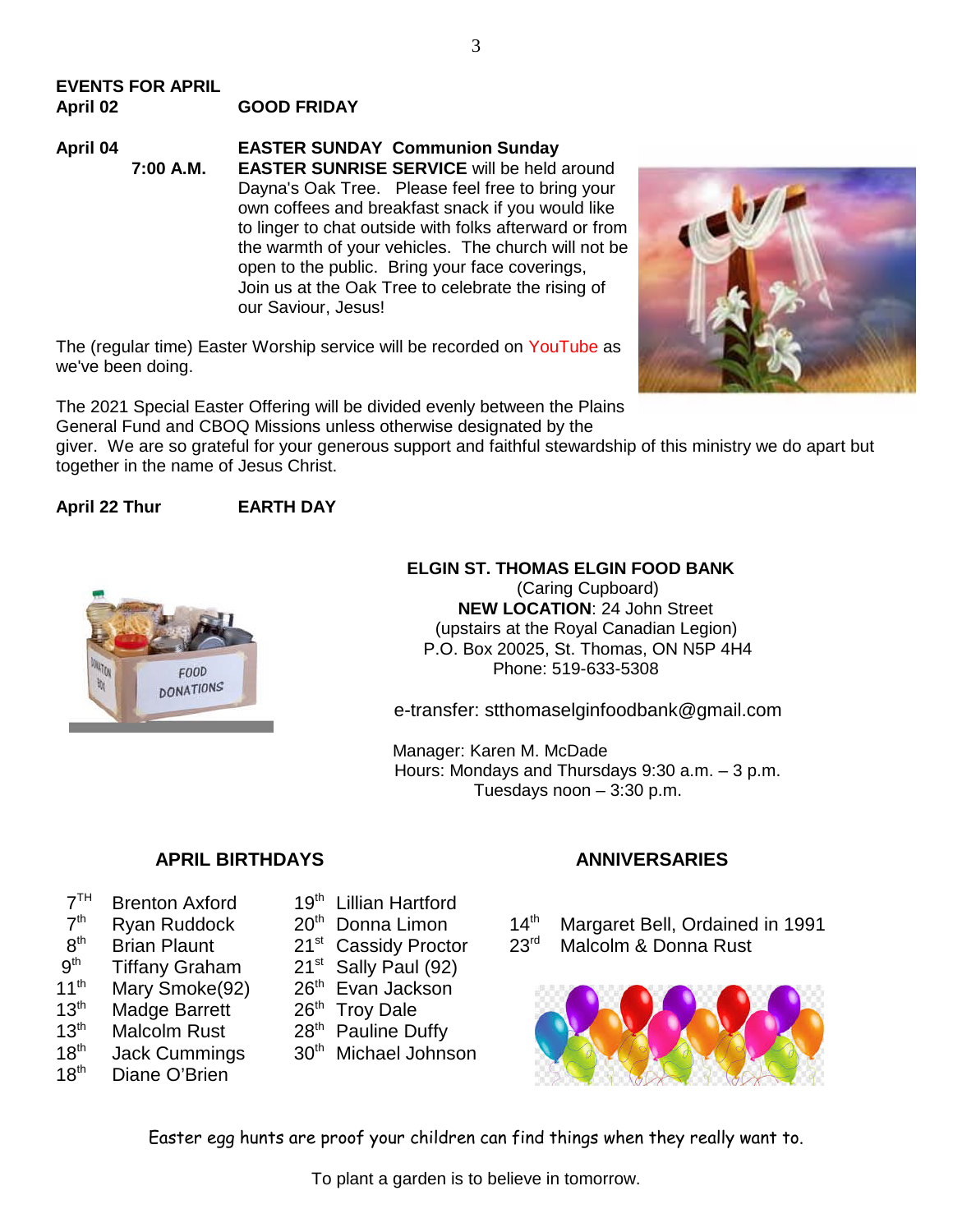

**Thank you** for the beautiful bouquet and the reminder of being held in your prayers. It is a learning time that God is not limited in his promise of grace and means by which he restores our souls. He is our shepherd and we shall not want. Carl and Leena Sibley

**Thank you** to my church family for the unexpected arrival of a beautiful bouquet of flowers for my 75th birthday. Jo-Anne Pettit

### **My Appreciation to Plains!**

For some time now I had been considering selling my house and moving to Orillia, which many of you knew. With three sisters, son Bob, and all their families up north, I decided to make the move, as they were always after me to do so.

I took the plunge, put the house up for sale and it was sold in 5 days! No backing out now!

My biggest concern was leaving Plains church after 33 years. Where did the time go! In 1988, Don, one day said he would like to go to a country church. We went to Plains and never looked back!

Over the years, I have made some wonderful memories with friends. The choir came first. Amy has, over the years, stretched our ability year after year, that you could say she has made us into a terrific choir. Sherry and Amy play together so well on the piano and organ . I hear many lovely comments about the girls.

Over the years I have enjoyed working with all the groups: deacons, Ladies Aid, Knotty Quilters, Bazaars, Social Committee, dinners and funeral luncheons. Linda Cummings wants to know, "who will make the gravy now?" (Inside joke). There will always be someone to fill your shoes!

I must say, I was overwhelmed with the drive-by, only find there would be many pictures taken, gifts, flowers and cards! What a surprise! Even the Zoom group got involved.

**Many thanks** to you all. I will certainly enjoy the Ipad and will have no excuse not to keep in touch. I will be watching Margie's sermons every Sunday, as well. She has done her very best to keep us all together over the last year and keep Plains alive and well. My love to you all. Edith Norton

**Thank you** to my friends at Plains Church for the thoughtful gift of these flowers. They really helped to brighten my days coping with the death of my only living brother. **Thank you** also for those friends that sent cards. I know I am truly blessed to have such caring people in my life. **Thank you** everyone. Rona Wilson



## **Have You Met The Tate Family?**

You may have heard of the **Tate** Family....They're in many organizations. There is **Dic Tate** who wants to run everything. **Ro Tate** is always trying to change things. **Agi Tate** Stirs up trouble whenever possible with the help of **Irri Tate**, Who is always there to lend a hand. Every time new ideas are suggested, **Hesi Tate** and **Vegi Tate** are there to say they can't possibly work. **Imi Tate** just wants to copy other organizations and never try anything new. **Devas Tate** loves to be interruptive and **Poten Tate** wants to be the big shot. But it's **Facilli Tate, Cogi Tate** and **Medi Tate** who always save the day and get everyone pulling together.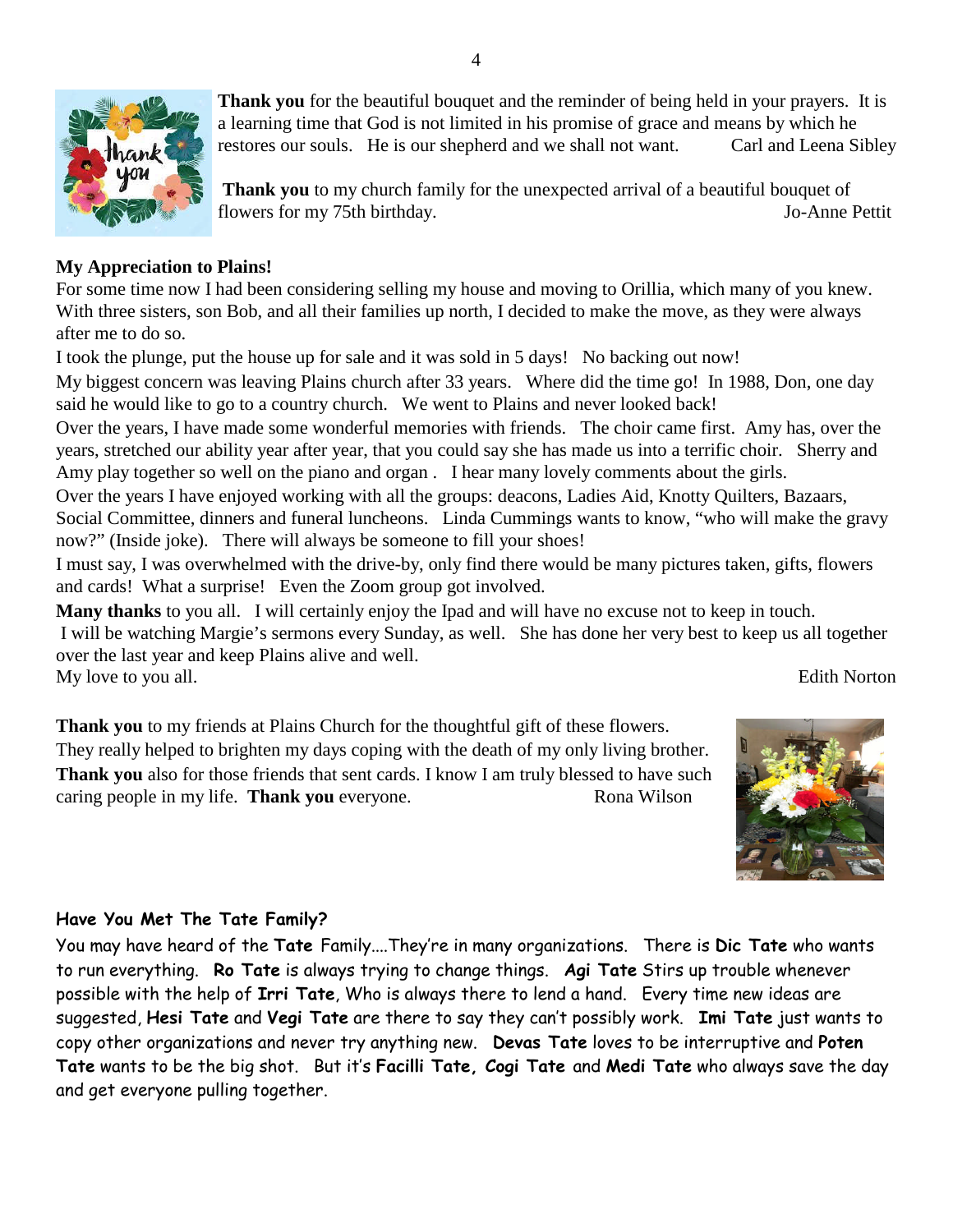

Photo by Sherri Doner Pastor Margaret Bell, Nancy Millman, Edith Norton, Betty Rewbotham, Donna Limon, Sherry Graham. Edith was presented with an ipad from the Ladies Aid, Social Committee and the Congregation. Chair of the Deacons, Amy Dale presented her with a storage case and Betty Rewbotham made the presentation on behalf of the stylus, from the Choir. Congregation.







Wayne Dale driving his 1953 Canadian M38 A1C Willys Jeep Line of vehicles entering the church property

Photos by Nancy Millman

Thank you to Phyllis Huffman, her mother Maggie Shipley, Sherri Doner and Betty Rewbotham, who recorded the afternoon event on film and still photos. Phyllis has created a video, complete with background music by the Plains choir, which she has downloaded onto Edith's Ipad for her to share and refer to with pride, nostalgia, happiness and love.

A true friend is someone who thinks that you are a good egg even though he knows that you are slightly cracked.

> Spring makes the world a happy place. You see a smile on every face. Flowers come out and birds arrive. Oh, isn't it grand to be alive?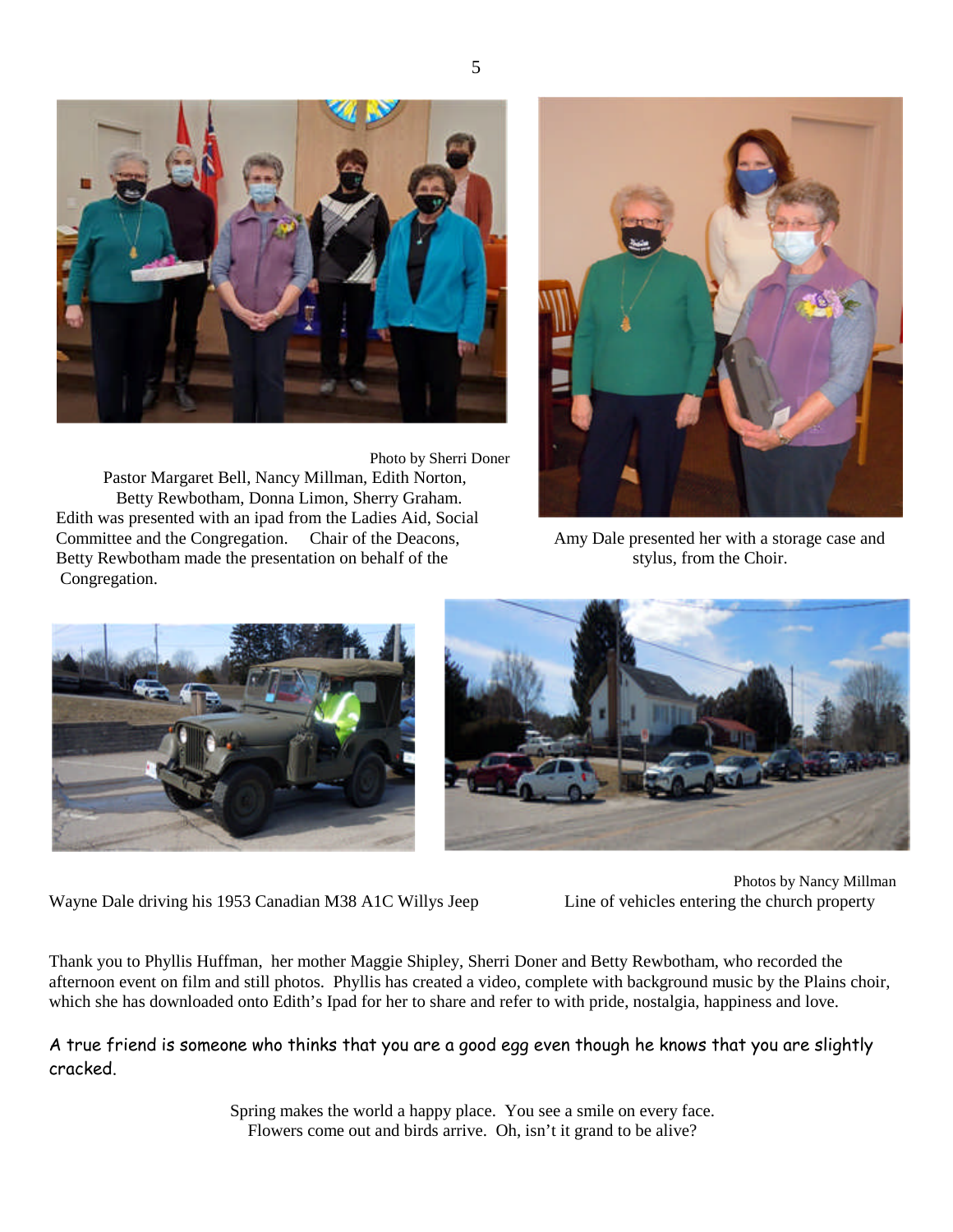#### **FIRST YARMOUTH (PLAINS) BAPTIST CHURCH Financial Statement as of 31st of March, 2021**

|                               | <b>General Fund</b> | <b>Missions</b> | <b>Communion Fund Sunday School</b> |      | <b>Totals</b> |
|-------------------------------|---------------------|-----------------|-------------------------------------|------|---------------|
| <b>Income</b>                 | 25,653.47           | 793.01          | 1,070.00                            | 0.00 | 27,516.48     |
| <b>Expenses</b>               | 21,080.68           | 793.01          | 365.84                              | 0.00 | 22,239.53     |
| <b>Net Gain(Loss)</b>         | 4,572.79            | 0.00            | 704.16                              | 0.00 | 5,276.95      |
| <b>Balance end of 2020</b>    | 52,078.97           | 0               | $(-69.27)$                          | 0.00 | 52,009.70     |
| <b>Balance as at 03/31/21</b> | 56,651.76           | 0.00            | 634.89                              | 0.00 | 57,286.65     |

**1. The General Fund shows a net gain as at the 31st of March, 2021 of \$4,572.79. The net gain is partly due to the HST Rebate received in January, 2021 of \$4,135.28 from the renovation project in 2020. We are awaiting invoices for snow plowing and salting for 2021.**

- **2. Missions income as at the 31st of March, 2021 totalled \$793.01. That amount has been forwarded to CBOQ and CBM. This amount is made up as follows: CBOQ - General Budget - \$395.00; CBM General Budget - \$207.01; Sharing Way - \$61.00, and \$130.00 for World Food Crisis.**
- **3. The Communion fund had a net gain as of 31st of March of \$704.16. The 2020 deficit in the Commuion of (-69.27) was deducted from that balance giving us a total in the Commuion Fund of \$634.89.**
- **4. There have been no designated Sunday school donations in 2021.**
- **5. The Special Projects/Future Projects Fund has a balance of \$1,816.90 with no expenses to date. The camera installed in the sanctuary has been removed and returned to d & s Audio, and that firm has given a rebate of \$1,276.90. A new camera will be purchased soon for recording Sunday services. Donatons in memory of Betty Graham for that fund totalled \$75.00 and in memory of Ray Martin totalled \$465.00.**

**Once again, I would like to personally thank the wonderful people of Plains who have continued to make sure their donations arrive at my home office, either by mail, drop off, PAR, or etransfer. "Great is thy faithfulness!" Thank you so very much!!**

**Respectfully submitted, Shirley E. Dale Treasurer**

**STAY SAFE AND STAY HEALTHY!**

**The email address to send e-transfers to, is: northridgesd@gmail.com** Mailing Address: 44694 Fruit Ridge Line, R. R. # 5, St. Thomas, ON N5P 3S9 **Thank you for your financial support**



Spring is the time of the year, when it is summer in the sun and winter in the shade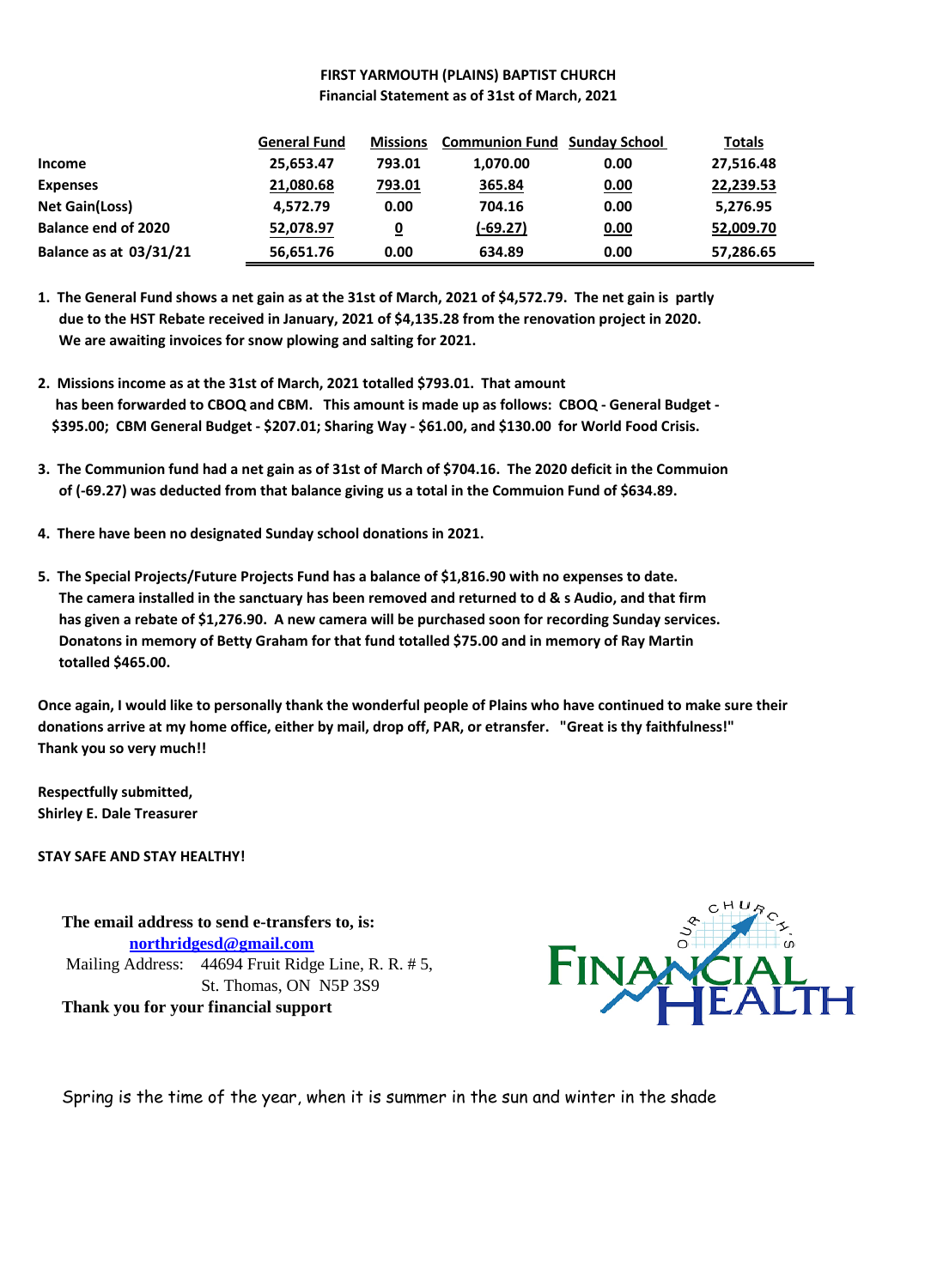#### Pastor's Page

I don't know if you've noticed but during this pandemic the days and weeks have been *flying* by! I didn't expect this to happen at all. I thought that the time would drag, that weeks would crawl by and that it would take **FOREVER** before we would get on the other side of this dreaded virus! We're not over the hump yet, of course, but at least we can see the light at the tunnel's end! Medical experts who eat, sleep and drink "science" are calling these vaccines 'miracles'. Amen to that, and thank God for them!



Some of you may not share my feelings about time *racing* along. I'm sure that many people, especially those who have school -aged children and the more 'extroverted' personalities among us have been desperate to see restrictions end and the curve flatten so that the world can get back to business as usual. But business will not return to usual in some ways even after Covid is history. Online schooling, online work, online shopping and other pandemic- practices will likely become a normal part of the return to normal.

The last year has also dragged for many suffering from anxiety, depression and just outright dread. Job insecurity and lack of social interactions have exacerbated mental health issues, and other challenges that cannot be cured with a dose of vaccine. It is important for us to continue to uphold

each other in prayer and with active concern and practical acts of support. Let us endeavor to listen more and give opinions less. Let us take time to care for ourselves. We cannot care for others if we are sick, stressed or burned out.

Returning to the theme of time flying by, just take a look at these pictures of the pastor! Yes, both of these women are me. The first picture was taken during the Service of Ordination when I became a "Reverend". The service was held at Plains on Sunday, April 14, 1991 at 3 p.m. The church was filled to the rafters with church members and neighbors and with my family members, friends from 'home' and colleagues. Betty Rewbotham was the chair of deacons and presided at the service. Rev. Allan Burr, my former Pastor at Jerseyville, prayed the Ordination prayer as the hands of many preachers, Plains deacons, and my dear Mother were laid upon me as I knelt "before God and everybody." My friend Linda who was pastoring in Winnipeg at the time, preached the sermon. The choir sang, as did Karen, a member of First Baptist Church, Niagara Falls. A dramatic reading was shared about Women in Ministry. I read it alongside three more 'preacher women'. Do you think I was trying to make a point? Yes, indeed! Well, needless to say it was a wonderfully LOOOONG afternoon! After a dozen people offered 'official' Greetings, (emceed by the Rev. Malcolm) we enjoyed refreshments in the Sunday